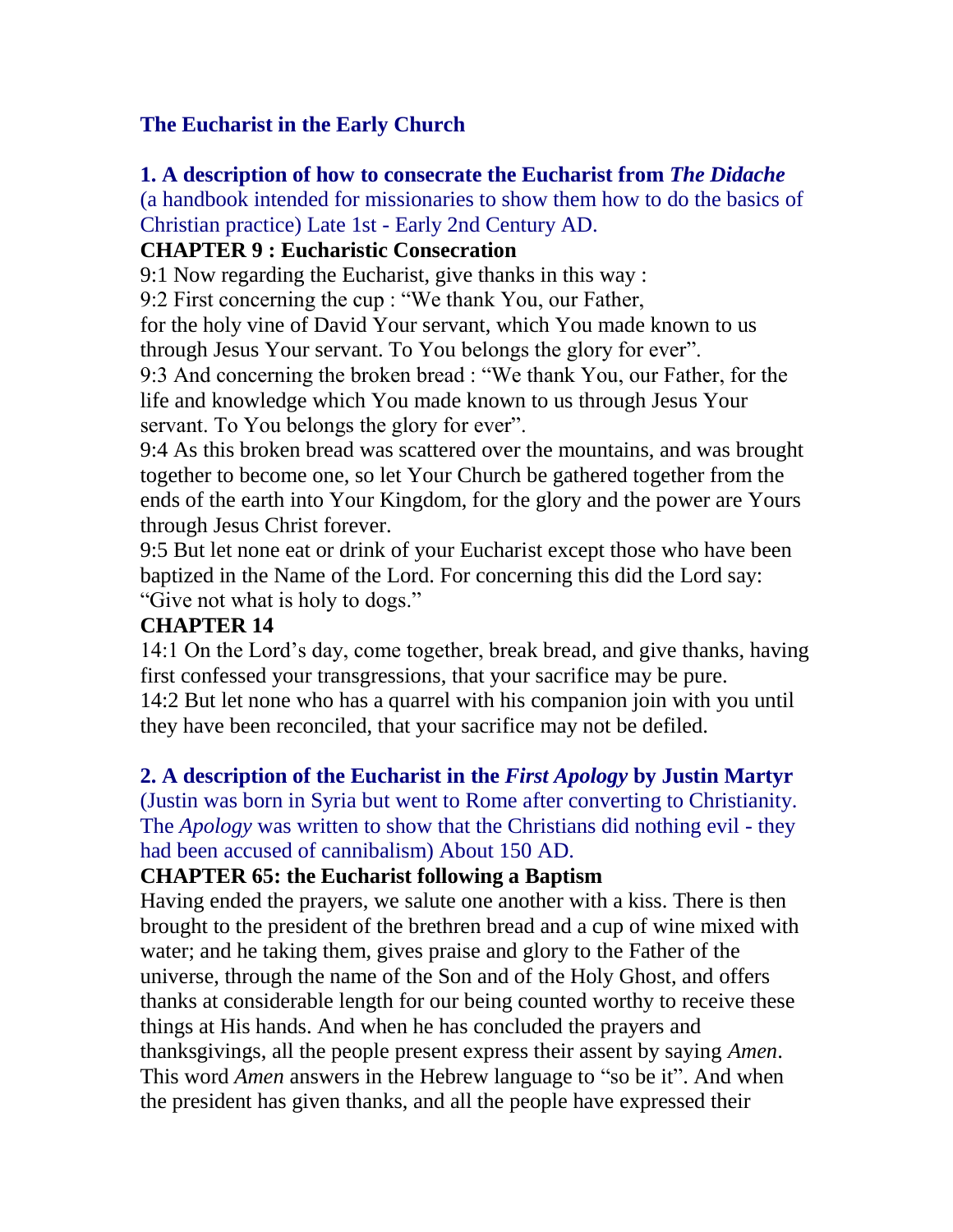assent, those who are called by us deacons give to each of those present to partake of the bread and wine mixed with water over which the thanksgiving was pronounced, and to those who are absent they carry away a portion.

### **CHAPTER 66: How the Eucharist is to be understood**

And this food is called among us the *Eucharist*, of which no one is allowed to partake but the man **who believes** that the things which we teach are true, and **who has been washed** with the washing that is for the remission of sins, and unto regeneration, and **who is living as Christ has enjoined**. For not as common bread and common drink do we receive these; but in like manner as Jesus Christ our Savior, having been made flesh by the Word of God, had both flesh and blood for our salvation, so likewise have we been taught that the food which is blessed by the prayer of His word, and from which our blood and flesh by transmutation are nourished, is the flesh and blood of that Jesus who was made flesh. For the apostles, in the memoirs composed by them, which are called Gospels, have thus delivered unto us what was enjoined upon them; that Jesus took bread, and when He had given thanks, said, "This do ye in remembrance of Me, this is My body;" and that, after the same manner, having taken the cup and given thanks, He said, "This is My blood;" and gave it to them alone.

#### **CHAPTER 67: The Sunday Eucharist**

And we afterwards continually remind each other of these things. And the wealthy among us help the needy; and we always keep together; and for all things wherewith we are supplied, we bless the Maker of all through His Son Jesus Christ, and through the Holy Ghost.

And on the day called Sunday, all who live in cities or in the country gather together to one place, and the memoirs of the apostles or the writings of the prophets are read, as long as time permits; then, when the reader has ceased, the president verbally instructs, and exhorts to the imitation of these good things. Then we all rise together and pray, and, as we before said, when our prayer is ended, bread and wine and water are brought, and the president in like manner offers prayers and thanksgivings, according to his ability, and the people assent, saying Amen; and there is a distribution to each, and a participation of that over which thanks have been given, and to those who are absent a portion is sent by the deacons. And they who are well to do, and willing, give what each thinks fit; and what is collected is deposited with the president, who succors the orphans and widows and those who, through sickness or any other cause, are in want, and those who are in bonds and the strangers sojourning among us, and in a word takes care of all who are in need.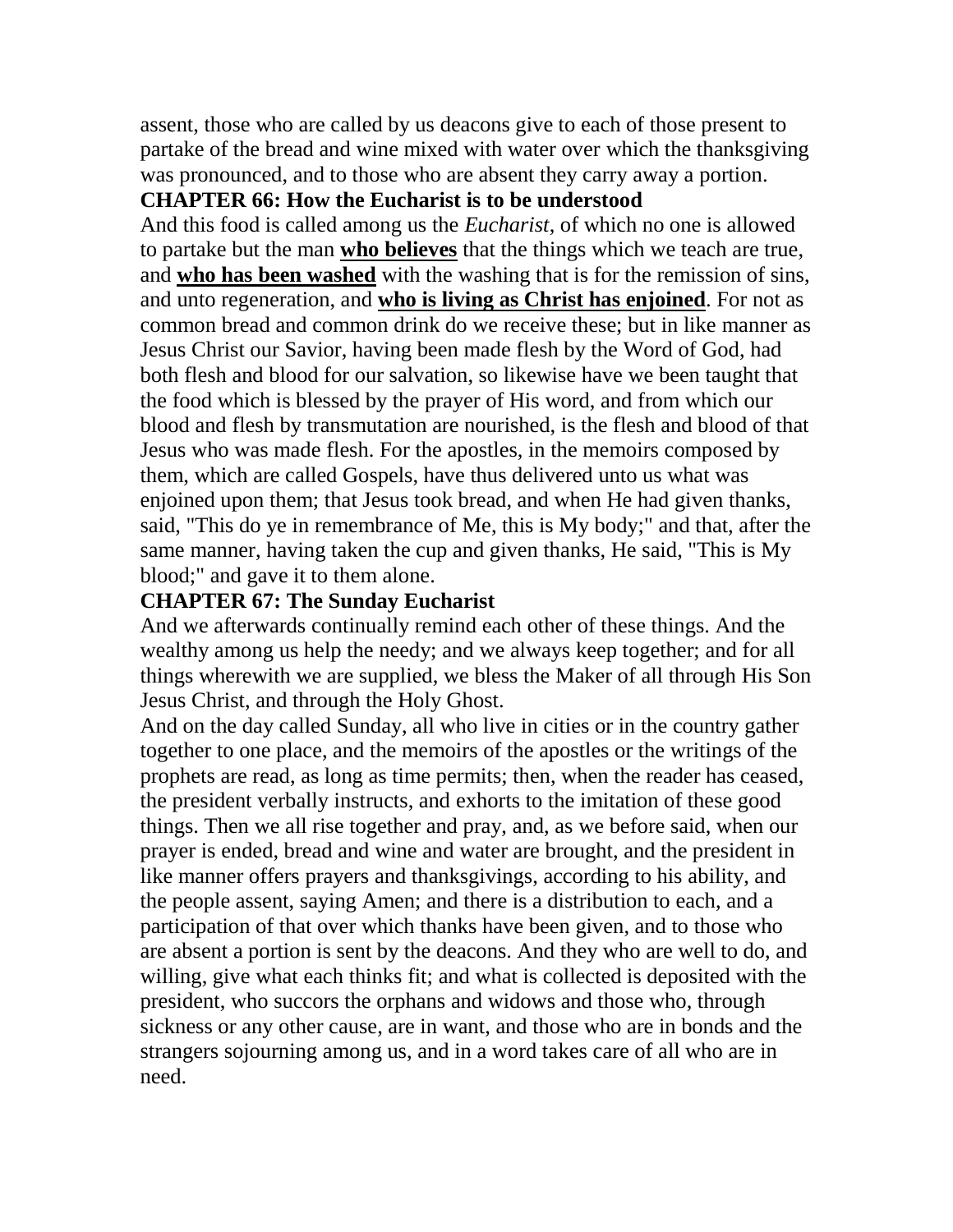### **3. The earliest surviving example of a Eucharistic Prayer**

(from Chapter 4 of the *Apostolic Tradition* of Hippolytus, describing the Eucharist following the consecration of a bishop) About 215 AD. And when he is made bishop, all shall offer him the kiss of peace, for he has been made worthy. To him then the deacons shall bring the offering, and he, laying his hand upon it, with all the presbytery, shall say as the thanksgiving: The Lord be with you.

And all shall say

*And with thy spirit.*

Lift up your hearts.

*We lift them up unto the Lord.*

Let us give thanks to the Lord.

*It is meet and right.*

And then he shall proceed immediately:

We give you thanks, O God, through your beloved Servant Jesus Christ, whom at the end of time you sent to us as a Savior and Redeemer and the Messenger of your counsel. Who is your inseparable Word; through whom you made all things and in whom you are well pleased. Whom you sent from heaven into the womb of the Virgin, and who, dwelling within her, was made flesh, and was manifested as your Son, being born of [the] Holy Spirit and the Virgin. Who, fulfilling your will, and winning for himself a holy people, spread out his hands when he came to suffer, that by his death he might set free them who believed in you.

Who, when he was betrayed to his willing death, that he might bring to nought death, and break the bonds of the devil, and tread hell under foot, and give light to the righteous, and set up a boundary post, and manifest his resurrection, taking bread and giving thanks to you said: Take, eat: this is my body, which is broken for you. And likewise also the cup, saying: This is my blood, which is shed for you. As often as you perform this, perform my memorial.

Having in memory, therefore, his death and resurrection, we offer to you the bread and the cup, yielding you thanks, because you have counted us worthy to stand before you and to minister to you. And we pray you would send your Holy Spirit upon the offerings of your holy church; that you, gathering them into one, would grant to all your saints who partake to be filled with [the] Holy Spirit, that their faith may be confirmed in truth, that we may praise and glorify thee.

Through your Servant Jesus Christ, through whom be to you be glory and honor, with [the] Holy Spirit in the holy church, both now and always and world without end. Amen.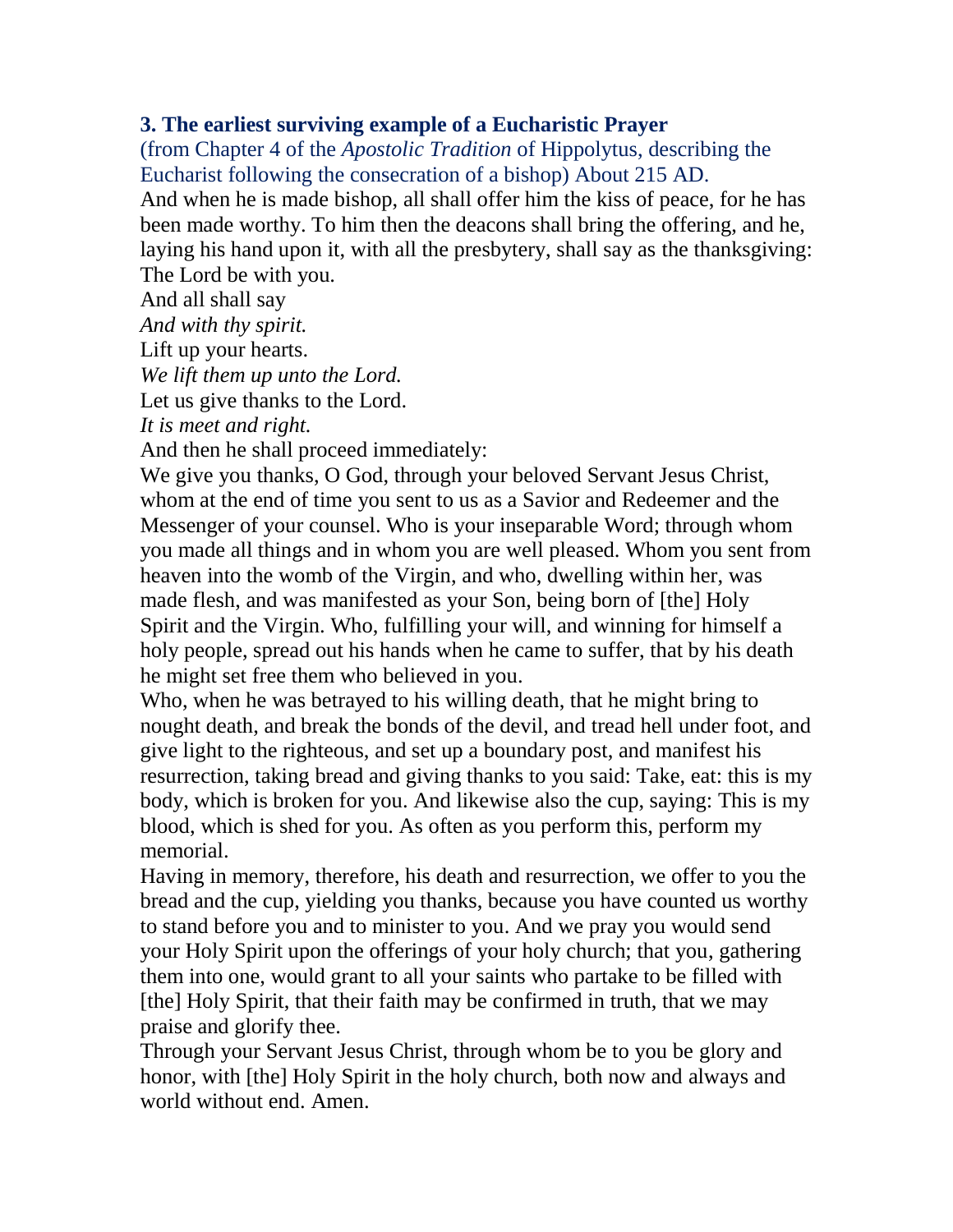## **4. The earliest surviving example of a complete Eucharistic liturgy**

(taken from Book 8 of *The Apostolic Constitutions* ) About 375 AD.

READINGS (Old Testament, letters and Gospel) HOMILY DISMISSAL OF THE CATECHUMENS, POSSESSED AND PENITENTS PRAYERS OF THE FAITHFUL SIGN OF PEACE **OFFERTORY** The EUCHARISTIC PRAYER

*The Bishop says:* The grace of almighty God and the love of our Lord Jesus Christ and the fellowship of the Holy Spirit be with you all.

*All:* And with your spirit.

*Bishop:* Up with your mind.

*All:* We have it with the Lord.

*Bishop:* Let us give thanks to the Lord*.*

*All:* It is fitting and right.

*The Bishop continues with a long thanksgiving for creation. Then all say*: Holy, holy, holy is the Lord of Sabaoth; heaven and earth are full of his glory; blessed is he for ever. Amen

*The Bishop continues*: Truly are you holy and all-holy, most high and exalted above all for ever. Holy also is your only-begotten Son, our Lord and God Jesus the Christ, who ministered to you, his God and Father in all things.

*There follows a very lengthy description of the work of Jesus, including*: He lived a holy life and taught according to the law; he drove away every disease and every sickness from men; he did signs and wonders among the people; he who feeds those who need food and fills all things living with plenteousness partook of food and drink and sleep; he made know your name to those who did not know it; he put ignorance to flight; he re-kindled piety; he fulfilled your will; he accomplished the work which you gave him. And when he had achieved all these things, he was seized by the hands of lawless so-called priests and high priests and a lawless people, by betrayal through one who was diseased in wickedness. He suffered many things at their hands, endured all kinds of indignity by your permission, and was handed over to Pilate the governor. The Judge was judged and the Savior was condemned; he who cannot suffer was nailed to the cross, he who is immortal by nature died, and the giver of life was buried, that he might free from suffering and rescue from death those for whose sake he came, and break the bonds of the devil and deliver men from his deceit.